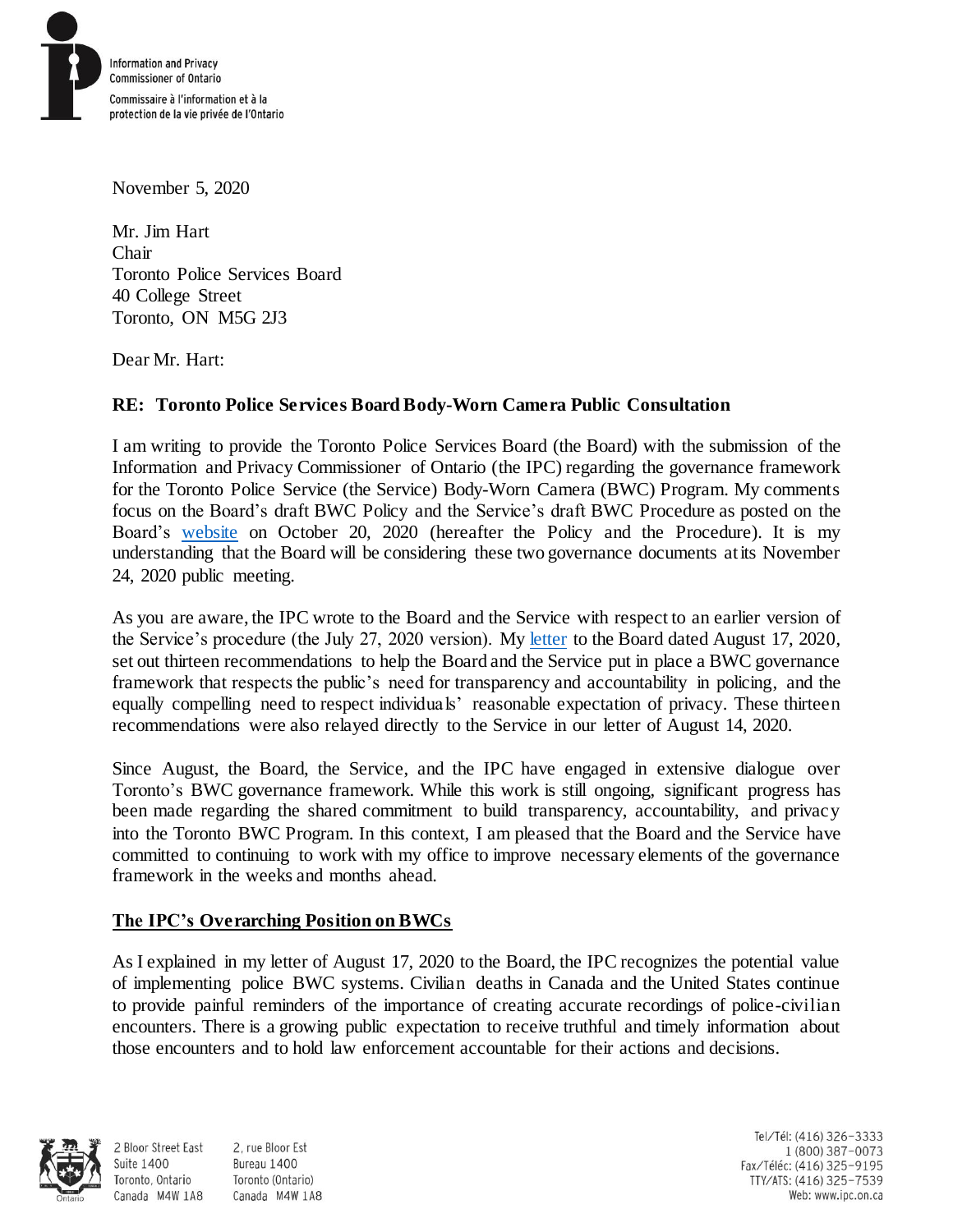In addition to transparency and accountability, individuals also value their sense of privacy and expect it to be protected from unwarranted state surveillance whether they are in private or public places. Accordingly, it is critical that a BWC governance framework respect both the public's need for enhanced transparency and accountability in policing, and the equally compelling need to respect individuals' reasonable expectation of privacy.

With the appropriate governance framework in place, BWC systems can be implemented in a manner that advances both these goals and helps earn public trust, recognizing that even a welldesigned BWC Program can only provide a partial solution to the broader challenges facing policing today.

As you know, the thirteen recommendations I made on August 17, 2020 focused on establishing necessary transparency and accountability mechanisms, while at the same time, putting in place essential privacy controls and safeguards.

In the pages that follow, I will summarize each of those thirteen recommendations, the actions taken by the Board and the Service in response, and the IPC's evaluation of their current status. Where applicable, I will also provide additional recommendations.

### **MEETING THE PUBLIC'S EXPECTATION WITH RESPECT TO TRANSPARENCY & ACCOUNTABILITY**

**Recommendation #1 -** *The Board and the TPS should commit to making BWC policies and procedures readily available to the public and publicly commit to working with the IPC to address ourrecommendations (regarding an appropriate BWC governance framework) by the end of 2020.* 

Response to Recommendation #1: On October 20, 2020, the Board published the Policy and the Procedure on the Board's website. Section 15 of the Policy requires that "a current copy of the Service's BWC procedure" be "posted on the Service's public website."

At its August 18, 2020 meeting, the Board agreed not to proceed with Service-wide deployment until the necessary governance framework is in place. In addition, the Board and the Service committed to working with the IPC on developing the BWC governance framework, which they have actively done and continue to do. In view of our progress to date, I am confident that the governance framework will be completed by the end of 2020 or shortly after January 1, 2021.

Status of Recommendation #1: I consider recommendation #1 as having been addressed.

**Recommendation #2 –** *To help ensure that a full picture of the initial stages of police-civilian encounters is captured, the BWC's pre-event recording capacity should be leveraged to capture a longer period (for example, 60 rather than 30 seconds), and include both audio and v ideo recording.* 

Response to Recommendation #2: The Service's position is that given requirements in the Procedure that officers generally record the totality of all investigative or enforcement interactions or incidents, 30 seconds of pre-event video recording should be sufficient to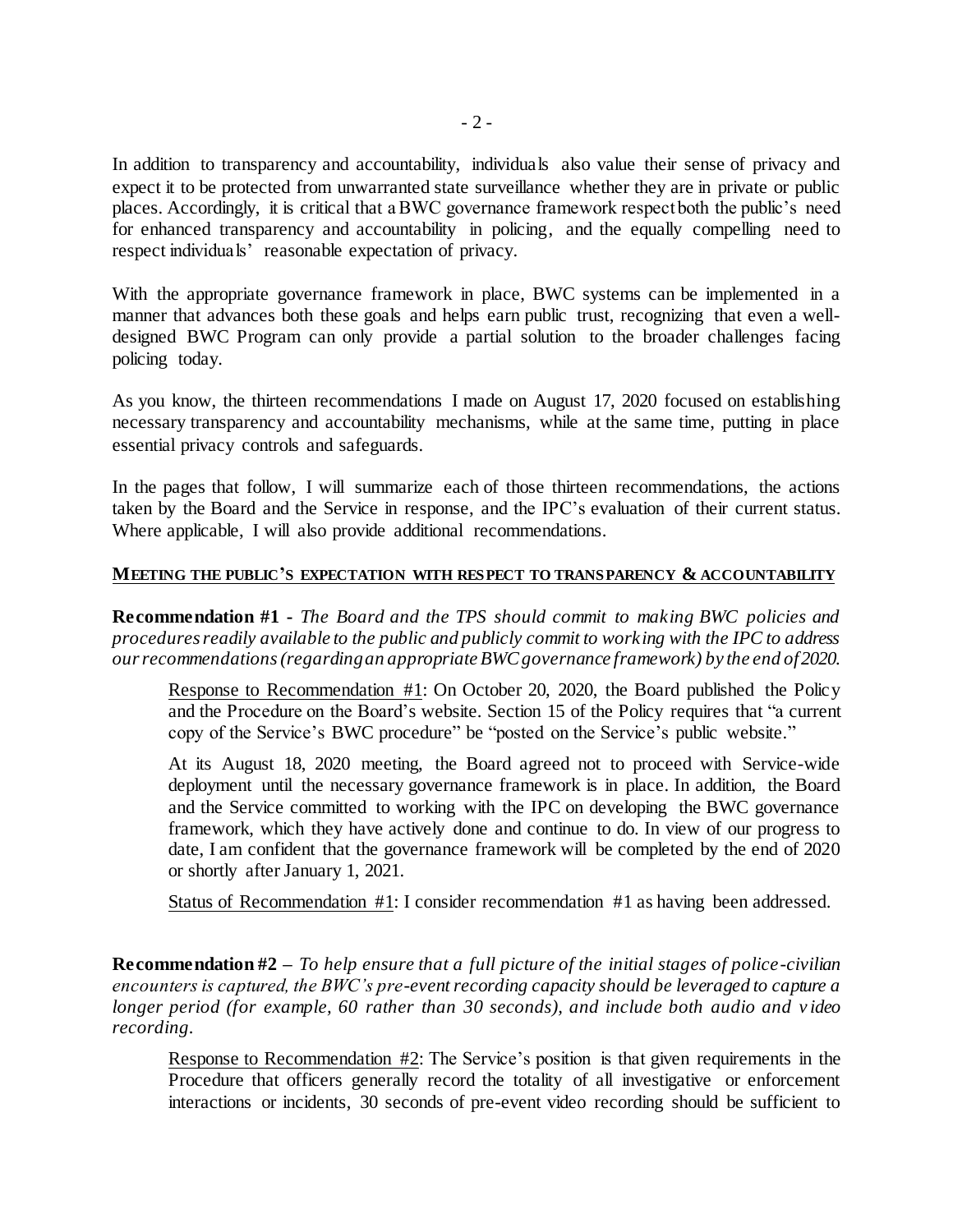ensure that a full picture of the initial stages of all or virtually all such incidents are recorded.

As indicated in recent discussions with the Board and the Service, it is not yet clear that this approach to pre-event recording will be sufficient, particularly in circumstances where a police-civilian interaction starts as an informal one, *outside* of a call for service, but then quickly transitions into an investigative incident. In those circumstances, a 30-second preevent recording capacity may not be sufficient to show what happened during the critical moments leading up to the officer's decision to treat the encounter as requiring an investigative stance.

In an effort to address our concerns, the Board has included provisions in its Policy with respect to annual audit requirements. Notably, section 33(c) requires that the audit review a sampling of BWC recordings of police – civilian interactions that arose independently of a call for service to assess whether those recordings began prior to the beginnings of those interactions and, if not, why not. In addition, the Service is exploring the possibility of instituting a longer pre-event recording of both video and audio in relation to, for example, incidents where an officer draws a weapon.

Status of Recommendation  $#2$ : It is apparent that both the Board and the Service are mindful of the importance of using BWCs to capture a full picture of the initial stages of police-civilian interactions that involve or result in an investigative incident. In addition, the Board and the Service have agreed to continue to engage the IPC on this issue.

ADDITIONAL RECOMMENDATIONS: At this time, I ask that the Service agree to update the IPC on possible changes to the BWC's pre-event recording capacity within the first quarter of 2021. In addition, I ask that the Board and the Service agree to commit to meet with the IPC regarding the lessons learned from its first annual BWC audit.

**Recommendation #3 –** *BWC recordings should be mandatory for the full duration of any calls for service and all other investigative-type encounters that involve a member of the public, subject to only a very limited number of exceptions. In particular, any mandated exceptions to the duty to record should be kept to a minimum, and any such exceptions should be clearly defined.*

**Recommendation #4 –** *Officer discretion to deactivate a BWC's recording functions and a supervisor's authority to order such deactivation should also be significantly limited and clearly defined.*

**Recommendation #5 –** *Officer discretion to block or reduce a BWC's recording capacity should also be significantly limited and clearly defined.* 

Response to Recommendations #3, #4 and #5: Subject to two additional recommendations discussed below, the Policy and the Procedure have evolved to the point where they provide the Service and its officers with sufficiently clear and detailed instructions regarding the activation and deactivation of their BWCs. These instructions, found in sections  $5 - 8$  and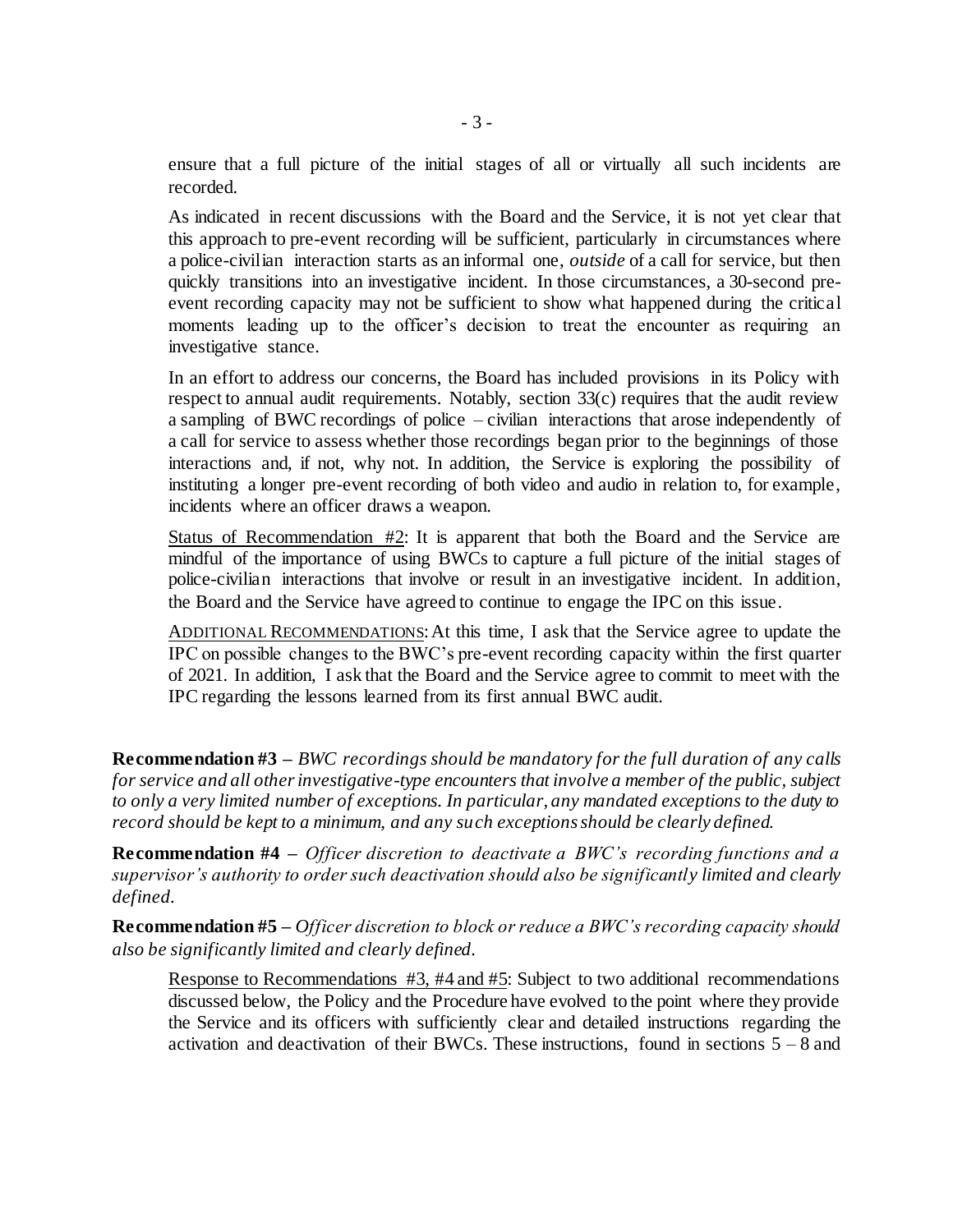10 of the Policy and sections 4-6 of the Procedure<sup>1</sup>, will help ensure that the totality of police-civilian investigative interactions will be recorded, subject to carefully and narrowly defined exceptions. Exceptions include limitations on recording in healthcare facilities, during spiritual ceremonies of Indigenous People, and in private places. In addition, there is provision for a vital but limited discretion for officers to momentarily obstruct the lens of their BWCs to protect the dignity of witnesses, victims or suspects in vulnerable situations (such as when an individual is in a state of undress).

As highlighted in the CCLA's October 9, 2020 [submission](https://tpsb.ca/component/jdownloads/send/40-body-worn-cameras/640-body-worn-cameras-policy-consultation-ccla-submission) to the Board, the use of BWCs at protests requires special consideration given the fundamental rights at issue and the potential chilling effect of overbroad surveillance. I agree with the CCLA that when police attend protests, their BWCs should not be turned on until after an officer determines that a specific situation calls for an investigative or enforcement action that will lead to, or is likely to lead to, direct interaction with one or more members of the public, including through the possible use of force. Such controls are consistent with the requirements in section 6 of the Policy that BWCs not be used for general surveillance or to record activity that is not a direct interaction between a police officer and a member of the public.

Status of Recommendations #3, #4 and #5: Substantial progress has been made with respect to these recommendations.

ADDITIONAL RECOMMENDATION: At this time, I recommend that the Board and the Service amend the Policy and Procedure to provide appropriate controls with respect to the use of BWCs at protests.

**Recommendation #6 –** *Officer and supervisor decisions to deactivate a BWC should be accompanied by stricter record keeping requirements.* 

Response to Recommendation #6: Section 11 of the Policy requires that the Service establish rules governing de-activation-related record keeping requirements. Section 7 of the Procedure requires officers to record a brief audible statement indicating the reason for the intentional deactivation or limitation of the recording functionality of their BWCs, except where doing so would not be possible or would disclose confidential information. Section 8 of the Procedure addresses the record keeping requirements for accidental or unintentional interruptions to recording by requiring a subsequent deactivation notation in an officer's BWC and memorandum book. Section 20 of the Procedure addresses record keeping requirements with respect to the role of supervisors.

l

<sup>&</sup>lt;sup>1</sup> As discussed in an October 30, 2020 telephone call between IPC and Board staff, there is an error in the section numbering of the Procedure. The text that forms the substance of section 6 is missing its enumeration as "section 6" and subsequent sections of the Procedure all require adjustment such that, for example, section 6, 7, 8, etc. become sections 7, 8, 9, etc. In this way key references to sections 5, 6, and 7 as found in what are now sections 6, 7, 20 and 29 will refer to the applicable rules about recording/not recording, consent and deactivation. I have asked my staff to follow up with the Board and the Service with respect to other technical recommendations in the days ahead. In the meantime, note that in the body of today's submission, we have chosen to make reference to the provision numbers as found in the Policy and draft Procedure as published on October 20, 2020.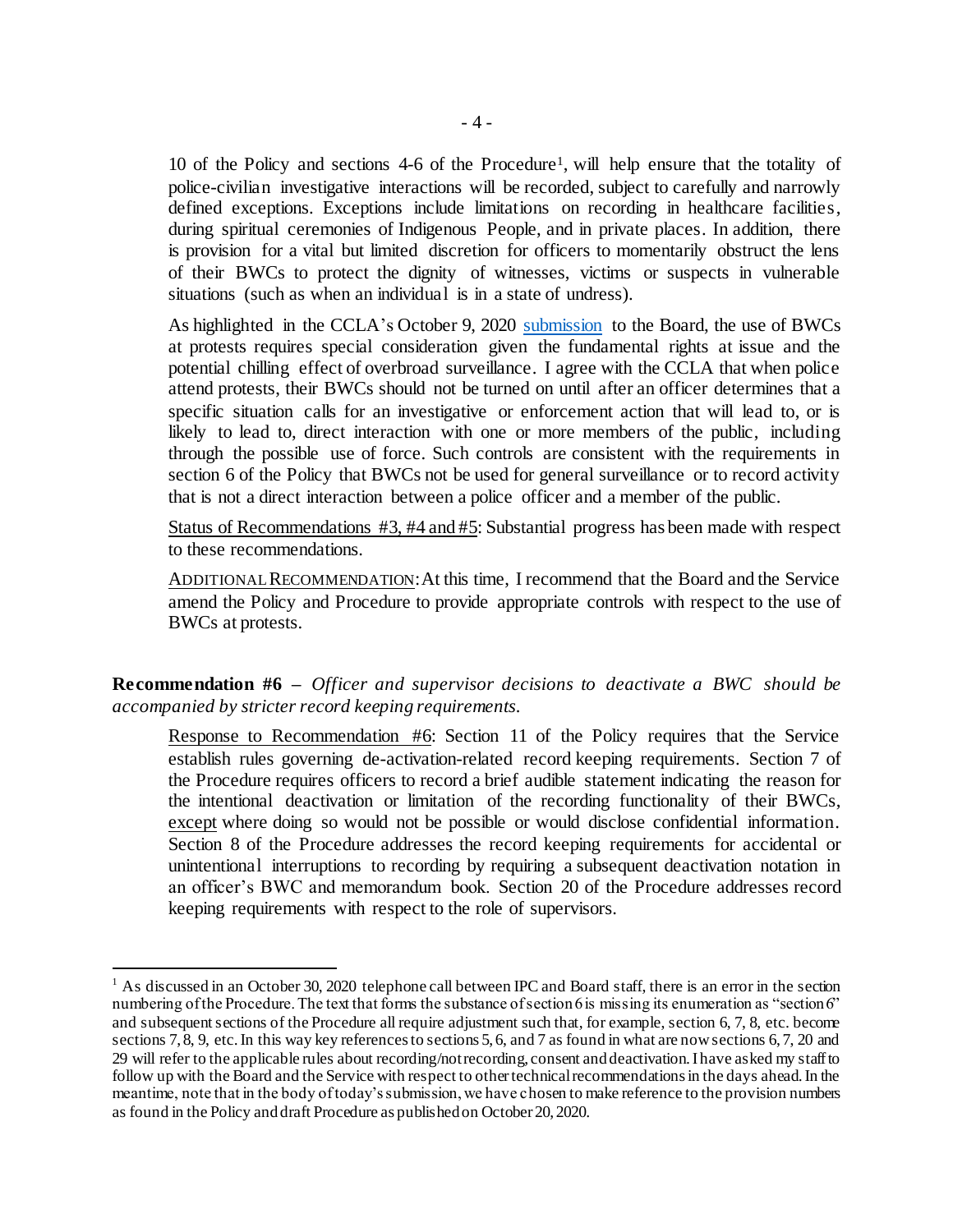Status of Recommendation #6: Substantial progress has been made with respect to this recommendation. The only outstanding issue relates to section 7 of the Procedure as it does not set any record keeping requirements where one of its exceptions applies (i.e. once the circumstances justifying the section 7 exceptions have come to an end).

ADDITIONAL RECOMMENDATION:I recommend that the Procedure be amended to instruct officers to make a deactivation notation in both the officer's BWC and memorandum book at the earliest opportunity, once the circumstances warranting a section 7 exception have come to an end.

**Recommendation #7A –** *As part of a comprehensive governance framework, accountability and transparency require the timely disclosure of all relevant BWC recordings to the bodies responsible for independent oversight of police (e.g. the Ontario Independent Police Review Director (the OIPRD) and the Special Investigations Unit (the SIU))*

Response to Recommendation #7A: Section 19(c) of the Policy requires that the Procedure establish conditions to ensure that access to BWC recordings is provided in a timely manner to bodies responsible for independent oversight of police (e.g. the OIPRD and the SIU). Accordingly, page 4 and sections 14, 19, 27, and 30 of the Procedure require that relevant BWC recordings must be secured and provided to the SIU in compliance with SIU requirements. We understand that this means that all relevant BWC recordings will have to be made available to the SIU in a timely manner. Page 4 and sections 13 and 28 further provide for comparable requirements with respect to the OIPRD.

Status of Recommendation #7A: I consider recommendation #7A as having been largely addressed.

ADDITIONAL RECOMMENDATION: Given the importance of independent oversight and the evidentiary value of BWC recordings, I recommend that the sections of the Board's Policy dealing with annual auditing (section 33) and annual reporting (section 35) be amended to verify, and report on, the extent to which BWC recordings are being made available to the applicable independent oversight bodies in a complete and timely fashion.

**Recommendation #7B –** *As part of a comprehensive governance framework, accountability and transparency further require the proactive public interest-based disclosure of BWC footage to the public in special circumstances to address compelling concerns about human rights and police use of force.*

Response to Recommendation 7B: Section 26 of the Policy requires the establishment of a public interest disclosure process whereby the Chief of Police may release BWC recordings to the public. The Policy requires that in considering releasing a BWC recording, the Chief must consider all relevant factors, including what is consistent with the law and the public interest and what is reasonable in the circumstances of the case. If the Chief decides to make such a public interest disclosure, sections 27 and 28 of the Policy require that the Service employ image blurring and voice distortion techniques so as not to reveal the identity of members of the public, but otherwise release a full and unedited copy of the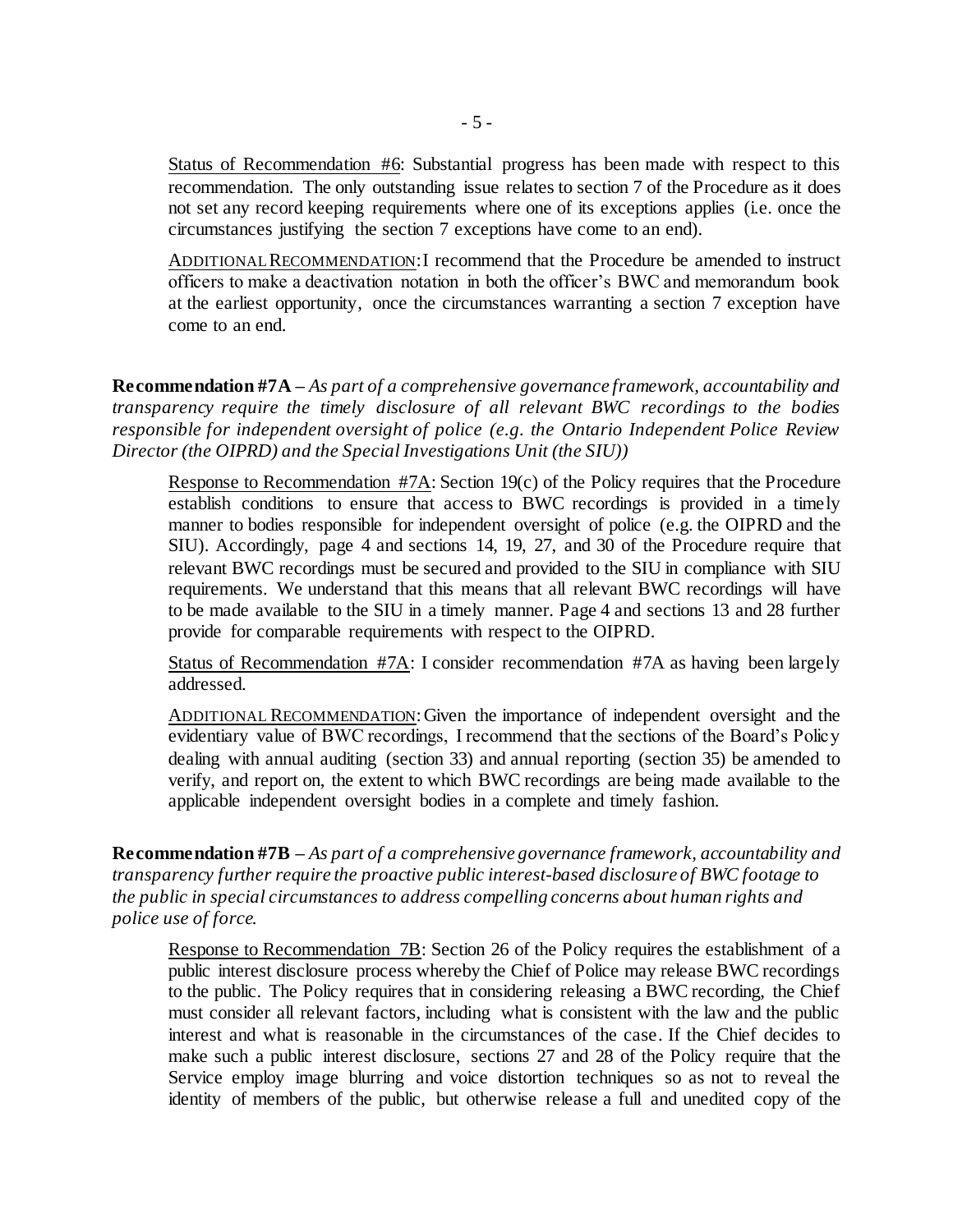recording. Finally, on releasing a BWC recording to the public, the Chief must provide the public with a justification for the public interest release decision.

The Procedure also provides that the Chief may authorize the release of BWC recordings to the public where a compelling public interest exists, for example where there are allegations of discreditable conduct, improper conduct, misconduct or excessive or improper use of force by an officer.

Status of Recommendation #7B: I consider recommendation #7B as having been addressed.

ADDITIONAL RECOMMENDATION: However, given the importance of transparent and accountable decision-making, particularly with respect to the police use of force, I further recommend that the Procedure require that, if the Board or a member of the public requests the Chief to disclose a use of force-related BWC recording in the public interest and the Chief refuses to do so, the Chief provide the public with a justification for not releasing the recording.

### **PROTECTING INDIVIDUALS' REASONABLE EXPECTATION OF PRIVACY**

**Recommendation #8 –** *The BWC governance framework must recognize and protect the public's reasonable expectation of privacy.*

Response to Recommendation #8: Both the Policy and the Procedure now explicitly state that individuals have a reasonable expectation of privacy, including in public spaces, and provide a number of important privacy and security protections, including the following:

- Section 16 of the Policy requires that BWC recordings, any meta-data produced by the body-worn cameras, and the technology supporting the Service's BWCs must be:
	- o Stored on a secure Canadian storage server in accordance with all applicable provincial and federal legislation and security best practices, so as to prevent any editing, tampering and unauthorized access to recordings and meta-data,
	- o Encrypted within the camera, during transit to the storage server, and while in storage, and
	- o Destroyed at the end of their retention period in a secure manner which prevents recovery and unauthorized access to the recordings and metadata

Page 3 of the Procedure further indicates that:

"The Body Worn Camera and the Cloud Storage Solution are both Information Technology Assets and therefore subject to the *IT Acceptable Use Agreement* and *IT Governance* that establish organization wide controls to ensure secure storage, transfer, and disposal of all recordings created by the BWC system, including records containing audio, video files and meta-data. These controls govern any wrongful access, attempts to defeat security measures, and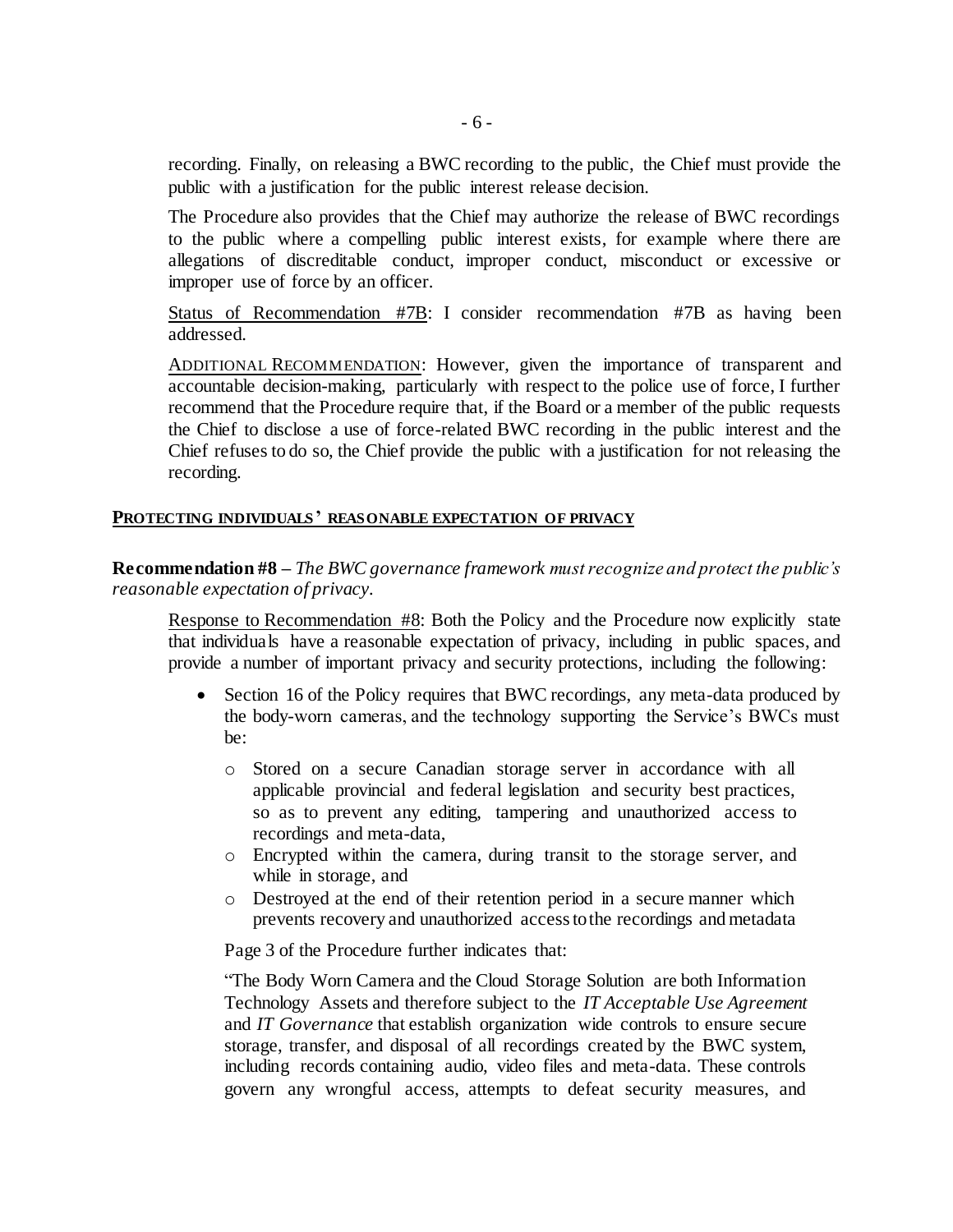inappropriate or personal use of this infrastructure, and shall be implemented by the Information Security Officer."

• Section 18 of the Policy requires that the Procedure address the actions the Service will take with respect to actual or potential privacy breaches with respect to BWC recordings and meta-data storage services, including with respect to breach mitigation and breach notification.

Page 3 of the Procedure further provides that:

"Officers shall identify any indication or suspicion of a breach to their supervisor who will in turn conduct a preliminary investigation and engage the Information Security Officer according to the Service Procedure 17-02 Information Breaches. [...] In cases where there is a breach or possible breach of the Cloud Storage Solution, [...] the Supplier will, consistent with contractual obligations, promptly notify TPS in writing, and provide information relating to the breach or possible breach."

 Section 17 of the Policy requires that the Procedure define minimum retention periods for BWC recordings and any associated meta-data and the conditions for the extension of those periods. Section 16(c) requires the secure destruction of this information at the end of each applicable retention period.

Page 3 of the Procedure further dictates that:

"Service BWC records shall be retained for a minimum of two (2) years plus one (1) day (which ensures the records are retained for the duration of the general limitation period established by the Limitations Act, 2002, S.O. 2002, c.24, Sched. B) and then securely destroyed, absent a circumstance that triggers a longer retention period." (The Board and Service indicate that the circumstances that trigger a longer retention period are defined in terms of record classifications and that the retention periods for those classification are described in City of Toronto By-Law No. 689-2000.)

• Sections  $32 - 35$  of the Policy require the Service to conduct privacy impact assessments (PIA) and annual audits, notify the Board of changes to the Procedure, and provide the Board with annual reports. In addition, section 36 of the Policy requires the Board to conduct periodic reviews of the Policy. It is our understanding that such reviews will include an assessment as to whether Toronto's BWC Program is accomplishing its purposes.

Finally, as you know, on October 30, 2020, I wrote to you and asked that the Board require that the Service involve the IPC in reviewing the Service's PIAs when significant changes are made to Toronto's BWC Program, for example, in relation to any updates to the services provided by AXON Canada. In addition, I requested that you require the Service to notify the IPC in the event of significant BWC-related privacy breaches. I understand that you have agreed to do both in accordance with the terms I conveyed to you on October 30, 2020.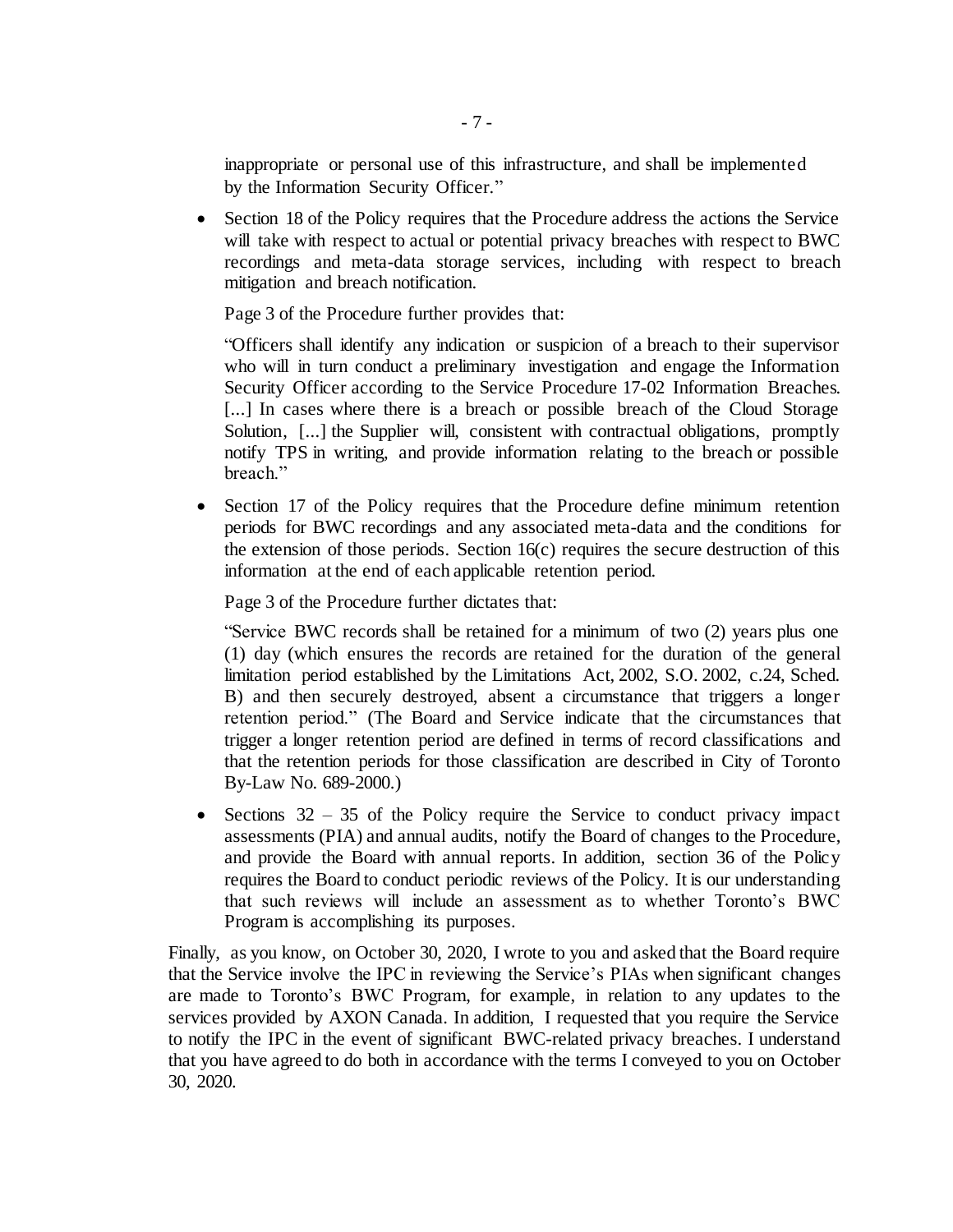Status of Recommendation #8: In my view, the Board and the Service have made significant improvements to the Policy and Procedure that incorporate limits and controls to better protect the public's reasonable expectation of privacy.

ADDITIONAL RECOMMENDATIONS: However, given the importance of the privacy rights at issue, I further recommend that the Board and the Service review City of Toronto By-Law No. 689-2000 to ensure that:

- Triggering events justifying retention of BWC recordings beyond the two year plus one day period are generally limited to circumstances where a recording is determined to be relevant to an ongoing investigation or a criminal or civil proceeding, and
- Unless indefinite detention is absolutely necessary, each applicable retention period comes with a clear rule dictating that, at the end of a reasonable period, secure destruction will be accomplished at the earliest opportunity.

Secondly, I recommend that the annual auditing and reporting requirements at sections 33 and 35 of the Policy be amended as follows:

- o To ensure that calls for service related BWC recordings are handled in a manner consistent with the activation, deactivation, obstruction, access, retention and destruction requirements referenced in paragraphs (a) through (g) of section 33 of the Policy, I recommend that section 33 be amended to require that the Service conduct an annual audit of a sample of incidents during the reporting year that were initiated by a call for service.
- o Section 35 of the Policy should be amended to require that the Chief's annual report to the Board include information about the number of potential privacy breaches that were investigated during the calendar year, the number determined to constitute a breach together with a summary description, the number of times the IPC was notified of the breach, and the number of individuals notified.

Thirdly, pursuant to my letter of August 17, 2020, I recommend that the Board ensure that the selected vendor and equipment are capable of supporting the Service's ability to comply with its statutory privacy and security requirements. In this context, it is critical that the Board satisfy itself that it has sufficient contractual terms in place with AXON Canada to support the Board's and the Service's compliance with all applicable privacy and security obligations.

**Recommendation #9 –** *Explicit limits and controls with respect to the use and disclosure of BWC recordings should be put in place, including detailed role-based access controls and explicit limitations on the use and disclosure of BWC recordings for secondary purposes.*

Response to Recommendation #9: Section 19 of the Policy provides that Service Members (i.e. Toronto police officers and other employees of the Service) may only access BWC recordings if their duties and functions justify and necessitate such access. Section 20 provides that Service Members who obtain access to BWC recordings under section 19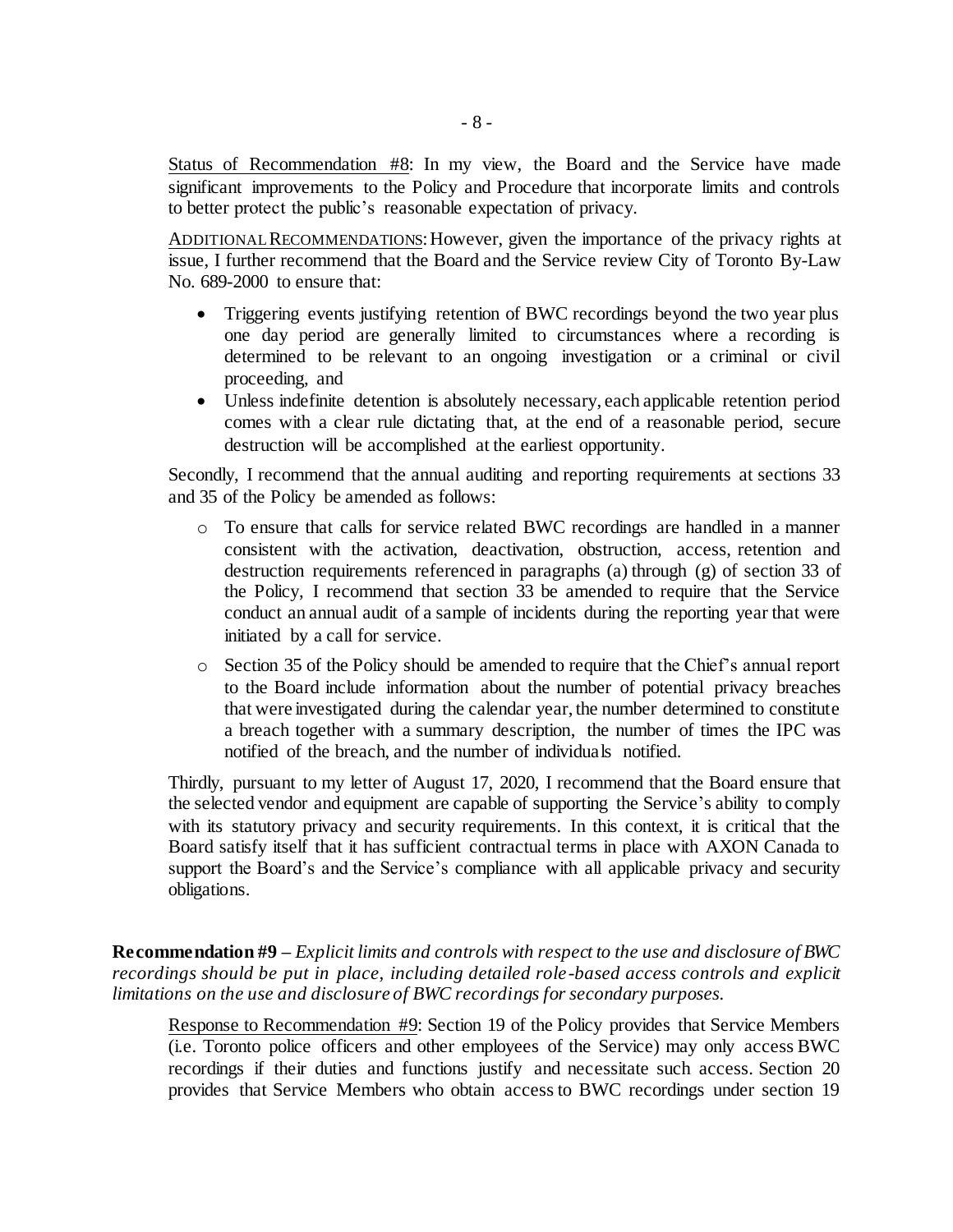may not further disclose those recordings to any other parties without lawful authority. Section 21 requires that the Procedure establish the documentation required to obtain access to a BWC recording. At a minimum, that documentation must include the identity of the requestor, the reason for the request for access, and the authority under which the demand for access is being made. Section 22 obliges the Service to establish related audit trail requirements. Section 23 requires that the Service establish additional access controls and other safeguards in order to protect the privacy of suspects and witnesses who are minors in accordance with the requirements of the *Youth Criminal Justice Act*.

With respect to access by, and use and disclosure by anyone within the Service, the Procedure section on "Use and Disclosure (*Internal*) BWC Recordings" states that "(a)ccess to or viewing of BWC records will only be allowed to members of the Toronto Police Service with a specific role in relation to the records justifying and necessitating such access".It then provides nine examples of circumstances where Service Members will be permitted to access, use and disclose BWC recordings.

With respect to access by and disclosure to anyone external to the Service, the Procedure section on "Use and Disclosure (*External*) BWC Recordings" states that "access to or viewing or production of BWC records for people who are not members of the Service will be provided only as permitted or required by law." It then provides nine examples of circumstances where external access and disclosure of BWC recordings will be permitted.

Finally, the Procedure provides that:

"All actions in the BWC system are logged and auditable by Information Security. Audit logs are retained indefinitely." (at page 3)

"Service Members who obtained access to a recording may not provide access to the recording or otherwise disclose it to other Service Members or any external body or individual without lawful authority. All such access is recorded within the meta-data of the system and can be tracked." (at page 8)

With respect to restrictions on the use of BWC recordings for secondary purposes, the Service has assured the IPC that BWC recordings will not be "mined", for example, to feed intelligence, nor will the Service's BWC systems be used as a form of mass surveillance. The Service also takes the position that, as a practical matter, any such capacities would require the use of artificial intelligence or machine learning techniques that the Service has agreed not to use or deploy at this time. Moreover, section 30 of the Policy prohibits any such mass surveillance tactics, techniques or practices.

Status of Recommendation #9: It is my view that the Board and the Service have made significant progress with respect to the establishment of necessary access, use, and disclosure controls.

ADDITIONAL RECOMMENDATIONS: However, in view of the challenges associated with reconciling law enforcement duties with the need to mitigate the risks using and disclosing BWC recordings for foreseen or unforeseen secondary purposes, I further recommend that:

 $\circ$  the annual auditing (section 33) and reporting requirements (section 35) in the Policy be amended to ensure that the Service audit and report on the use and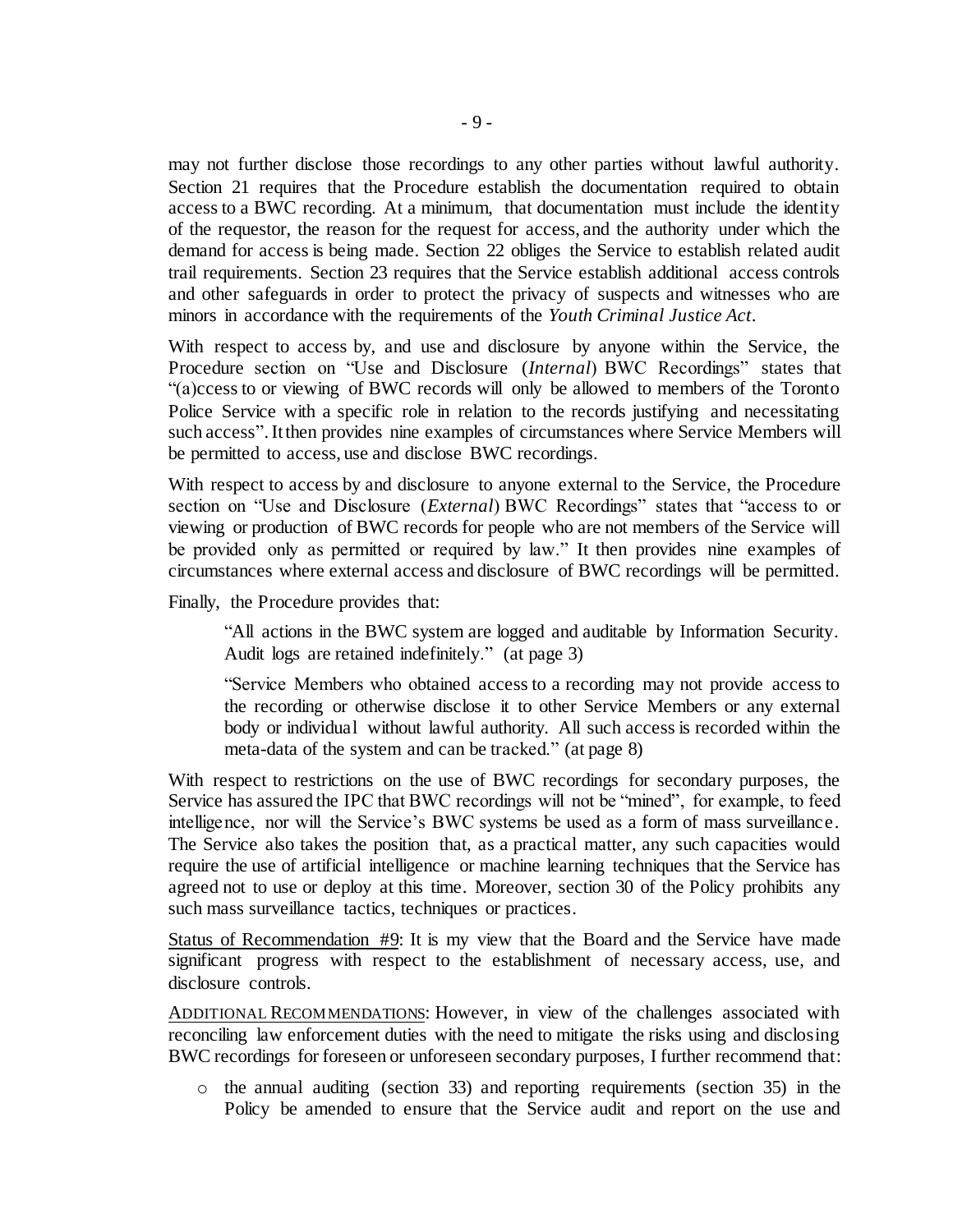disclosure of BWC recordings to assess whether all sampled uses and disclosures were justified and necessary; and,

o that the Board and the Service commit to consulting with the IPC and any other appropriate agencies to help the Service identify the necessary *Youth Criminal Justice Act*-related safeguards.

**Recommendation #10 –** *Enhanced notices should be provided to the public informing them of the existence and use of BWCs worn by officers.* 

Response to Recommendation #10: Section 9 of the Policy requires police officers to inform members of the public that they are being recorded at the earliest opportunity during an interaction.

The Procedure (at page 4) further requires that, at the earliest opportunity, officers advise people they are interacting with, that the officer's BWC is recording and that the individua l is being recorded. In addition, officers are required to wear their BWCs in plain view, mounted on their uniforms in the approved location using the approved mounting system. The cameras come with a sticker containing both pictographic and text notifications that the camera is a recording device. Furthermore, subject to an overriding concern about officer safety that justifies an officer's decision to employ a "Stealth Mode", when the BWC is recording, a red light on the camera repeatedly flashes on and off, the camera emits an audible sound every two minutes, and it emits an extended audible sound on deactivation.

Finally, additional notice is provided to the public through information published on the Service's website.

Status of Recommendation #10: I consider recommendation #10 as having been addressed.

**Recommendation #11 –** *Meaningful opportunity should be afforded to members of the public to provide or refuse consent to BWC recordings in private places.*

Response to Recommendation #11: Section 10(a) of the Policy requires that the procedure set out conditions under which, prior to entering a private residence or other private place, officers must inform occupants that they are being recorded in both video and audio and inquire whether these individuals request that the body-worn camera be deactivated. As indicated on page 2 of the Procedure, when officers enter a private residence or a private place on the basis of the owner or occupant's consent, officers are required to:

- Provide the owner/occupant with a reasonable opportunity to refuse or consent to being recorded and, where consent to recording is refused,
- Stop recording in that place.

Status of Recommendation #11: I consider recommendation #11 as having been addressed.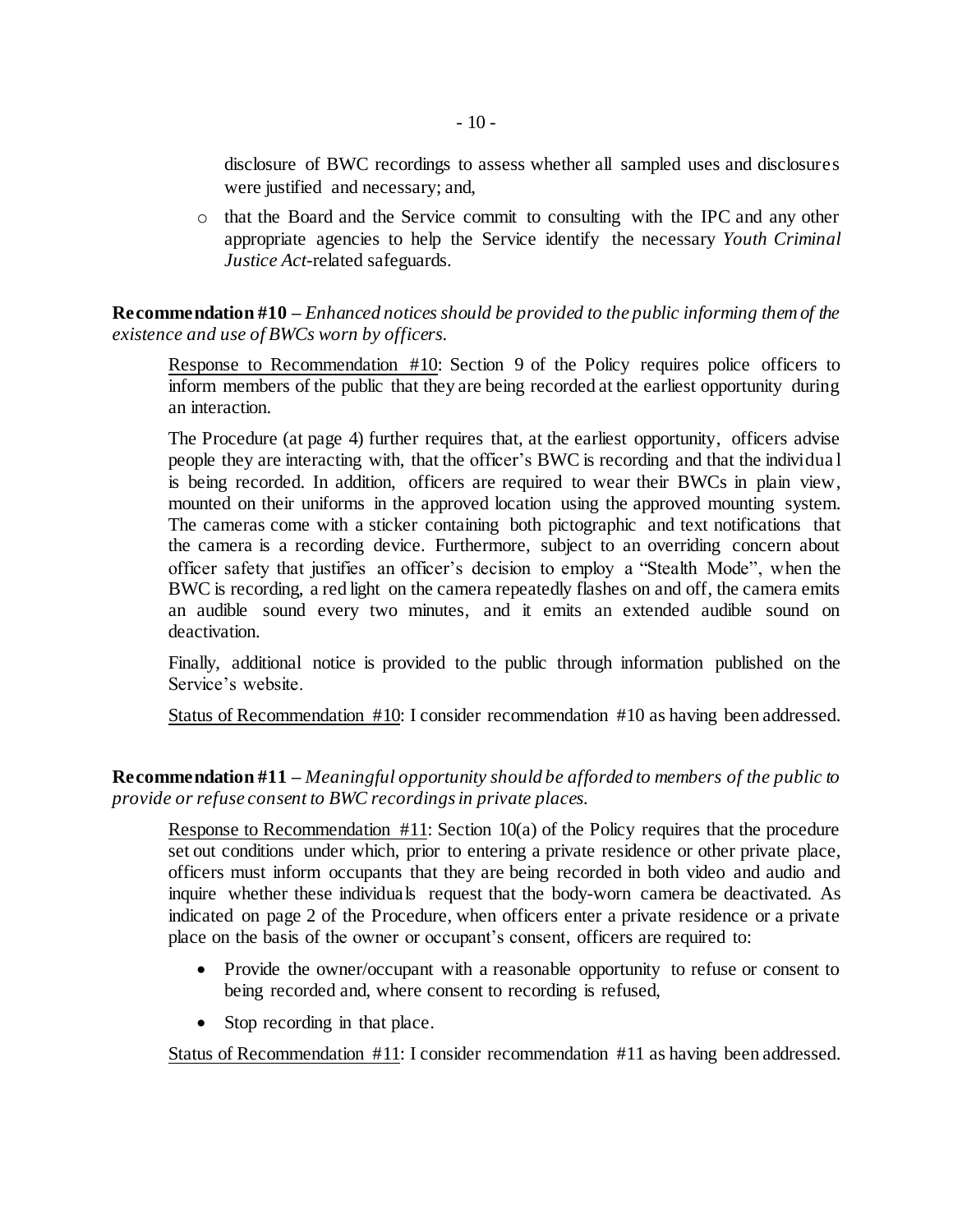**Recommendation #12 –** *Use of personal information in BWC recordings used for officer training should be restricted when other less privacy-invasive alternatives are available.*

Response to Recommendation #12: Section 29 of the Policy states that the Service may only use BWC recordings for training purposes after the identities of all members of the public captured on the recordings are concealed through measures such as blurring and voice distortion.

As reflected on pages 3, 4, and 8 and in sections 18 and 28, the Procedure provides that:

- Supervisors and Unit Commanders shall identify BWC recordings that may be appropriate for training.
- BWC recordings identified by Supervisors or Unit Commanders as potentially relevant for training must be referred to the Unit Commander of the Toronto Police College who will review them to determine their potential utility for training.
- The use of BWC recordings requires the approval of the Toronto Police College.
- Anonymizing measures shall be completed by the lead trainer prior to the use of any BWC footage in training so as to ensure that the identities of all members of the public captured in the recordings are concealed through measures such as image blurring and voice distortion.

Status of Recommendation #12: In my view, the Policy and the Procedure provide for a process capable of ensuring that BWC recordings that feature members of the public will not be used for training purposes unless and until the recordings have been anonymized to preserve the privacy and dignity of the individuals involved. I consider Recommendation #12 as having been addressed.

**Recommendation #13 –** *The TPS should commit (and the Board should so direct the TPS) to adhere to a moratorium on the use of any facial recognition-related technologies in conjunction with BWCs – other than in the context of "mug shot" matching – until after the release of the privacy guidance being prepared by federal, provincial, and territorial privacy authorities and consultation with the IPC.*

Response to Recommendation #13: Section 30 of the Board Policy provides that:

"Recordings from BWC may not be used in combination with FRT, video analytics software, voice recognition software, or to generate a searchable database of images of individuals who have interacted with Service Members, with the exception of comparing images that are directly related to an investigation to a "mug shot" database in a manner approved by the Board."

Status of Recommendation #13: It is our understanding that the Service and the Chief have agreed to adhere to the above moratorium. Based on the assumption that the moratorium will continue to be respected, I consider recommendation #13 as having been addressed and look forward to following up with the Board and the Service once the federalprovincial, and territorial Commissioners have issued their FRT-related guidance.